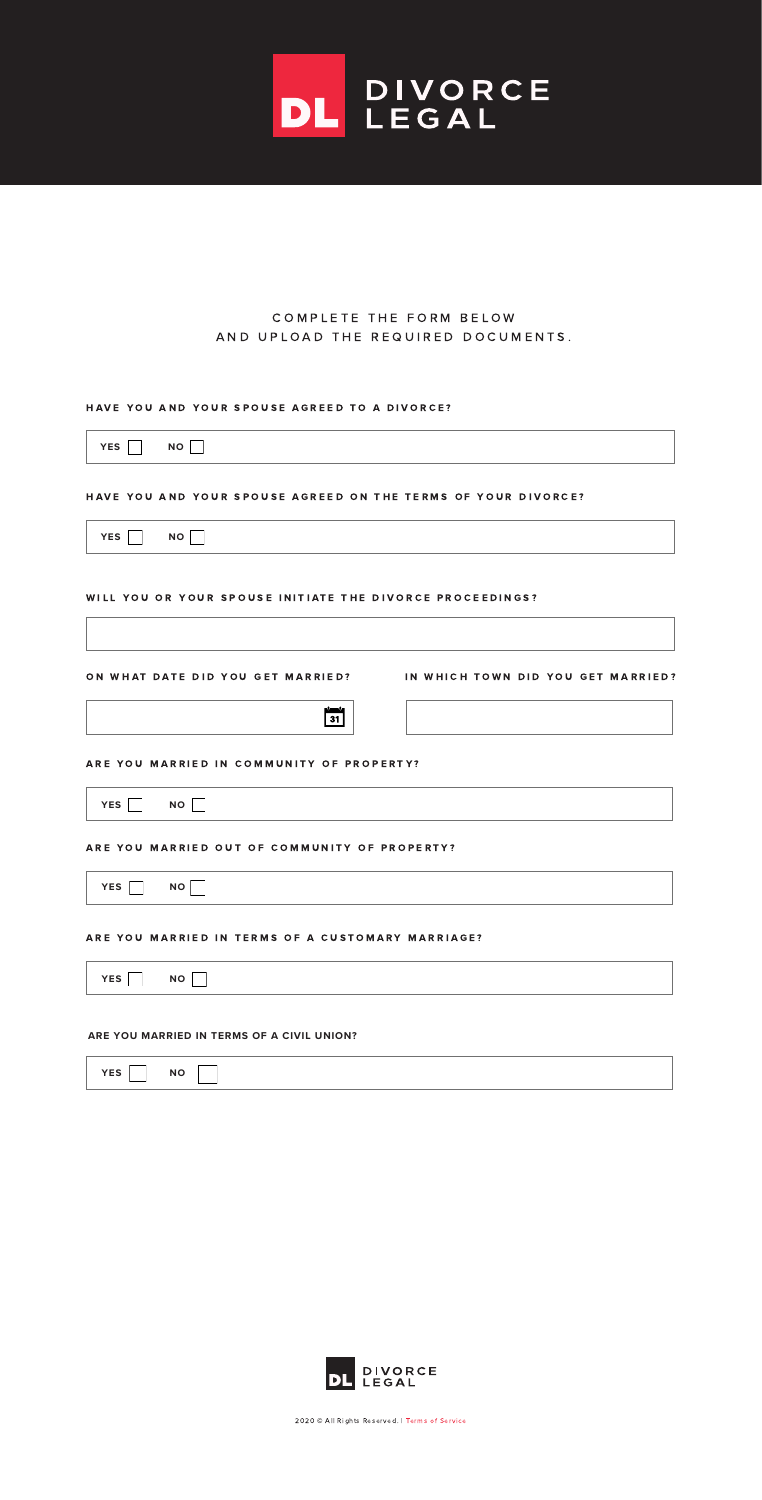# YOUR INFORMATION

COMPLETE THE FORM BELOW AND UPLOAD THE REQUIRED DOCUMENTS.



#### **FIRST NAME**

#### LAST NAME

#### **MAIDEN SURNAME**

ID NUMBER

**CONTACT NUMBER** 

#### FAX NUMBER

#### EMAIL ADDRESS

#### G E N D E R O C C U P A T I O N

2020 © All Rights Reserved. | Terms of Service



#### N A M E O F E M P L O Y E R



WORK ADDRESS

#### POSTAL ADDRESS

RESIDENTIAL ADDRESS

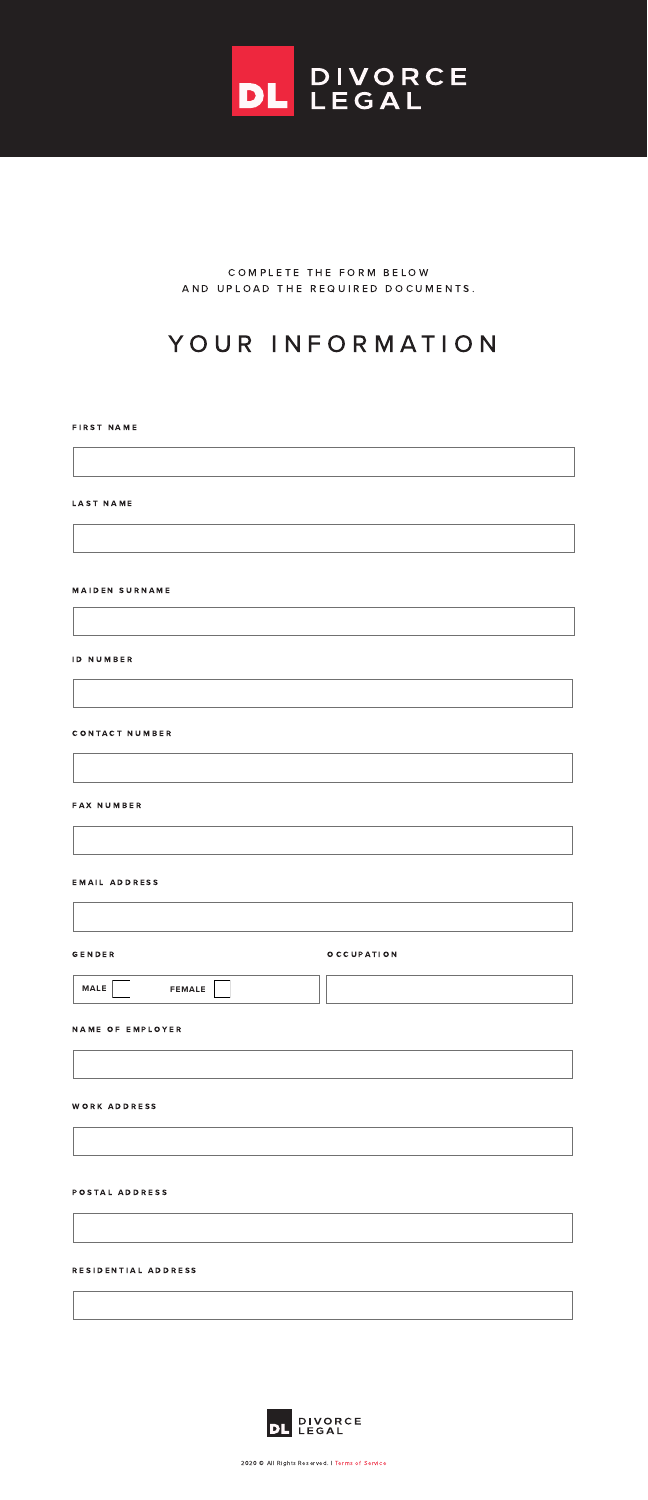# S P O U S E I N F O R M A T I O N

COMPLETE THE FORM BELOW A N D U P L O A D T H E R E Q U I R E D D O C U M E N T S .



#### **FIRST NAME**

#### LAST NAME

#### **MAIDEN SURNAME**

ID NUMBER

**CONTACT NUMBER** 

#### FAX NUMBER

#### EMAIL ADDRESS

#### G E N D E R O C C U P A T I O N

2020 © All Rights Reserved. | Terms of Service



#### NAME OF EMPLOYER



WORK ADDRESS

### POSTAL ADDRESS

RESIDENTIAL ADDRESS

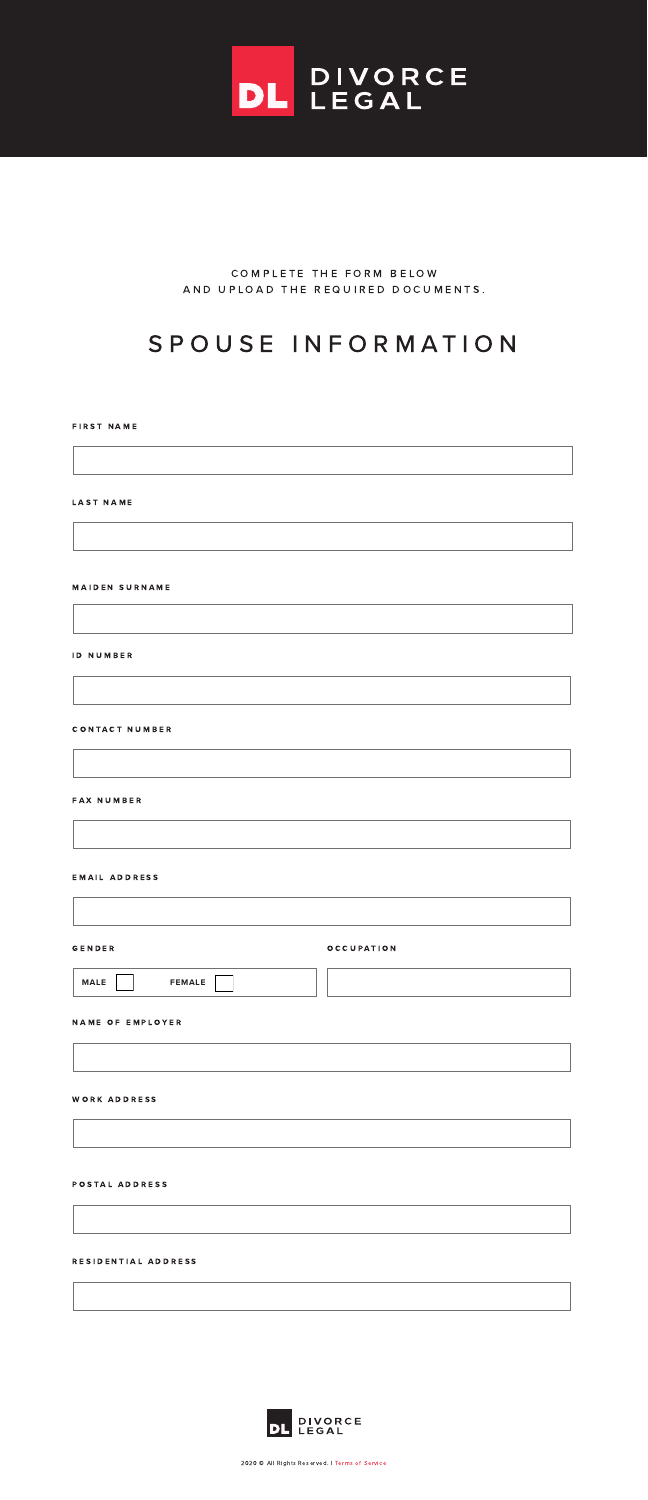

COMPLETE THE FORM BELOW A N D U P L O A D T H E R E Q U I R E D D O C U M E N T S .

2020 © All Rights Reserved. | Terms of Service

# R E A S O N S

WHAT ARE THE REASONS FOR YOUR DIVORCE?

DO YOU HAVE ANY MINOR CHILDREN BORN FROM YOUR MARRIAGE?

#### HOW MANY MINOR CHILDREN DO YOU HAVE THAT WERE BORN FROM YOUR MARRIAGE?

| <b>1ST CHILD'S NAME</b>      |                          |
|------------------------------|--------------------------|
|                              |                          |
| <b>1ST CHILD'S SURNAME</b>   |                          |
|                              |                          |
| <b>1ST CHILD'S GENDER</b>    | 1ST CHILDS DATE OF BIRTH |
| <b>MALE</b><br><b>FEMALE</b> |                          |
| <b>1ST CHILD'S ID NO</b>     |                          |
|                              |                          |
| 2ND CHILD'S NAME             |                          |
|                              |                          |
| 2ND CHILD'S SURNAME          |                          |
|                              |                          |

2 N D C H I L D'S G E N D E R

2 N D C H I L D S D A T E O F B I R T H

| <b>MALE</b><br><b>FEMALE</b>                          |                                 |
|-------------------------------------------------------|---------------------------------|
| 2ND CHILD'S ID NO                                     |                                 |
|                                                       |                                 |
| <b>3RD CHILD'S NAME</b>                               |                                 |
| <b>3RD CHILD'S SURNAME</b>                            |                                 |
|                                                       |                                 |
| <b>3RD CHILD'S GENDER</b>                             | <b>3RD CHILDS DATE OF BIRTH</b> |
| <b>MALE</b><br><b>FEMALE</b>                          |                                 |
| <b>3RD CHILD'S ID NO</b>                              |                                 |
|                                                       |                                 |
| WHERE WILL THE MINOR CHILDREN LIVE AFTER THE DIVORCE? |                                 |
|                                                       |                                 |

#### WILL YOU AND YOUR SPOUSE HAVE JOINT PARENTAL RIGHTS AND RESPONSIBILITIES?

| <b>YES</b> |  |  | <b>NO</b> |  |
|------------|--|--|-----------|--|
|------------|--|--|-----------|--|

### WITH WHOM ARE THE MINOR CHILDREN LIVING WITH AT PRESENT?

## DO YOU AND YOUR SPOUSE STILL LIVE IN THE COMMUNAL RESIDENCE?



#### ARE YOU AND YOUR SPOUSE LIVING IN SEPARATE BEDROOMS?



#### SINCE WHAT DATE HAVE YOU BEEN LIVING IN SEPARATE BEDROOMS?